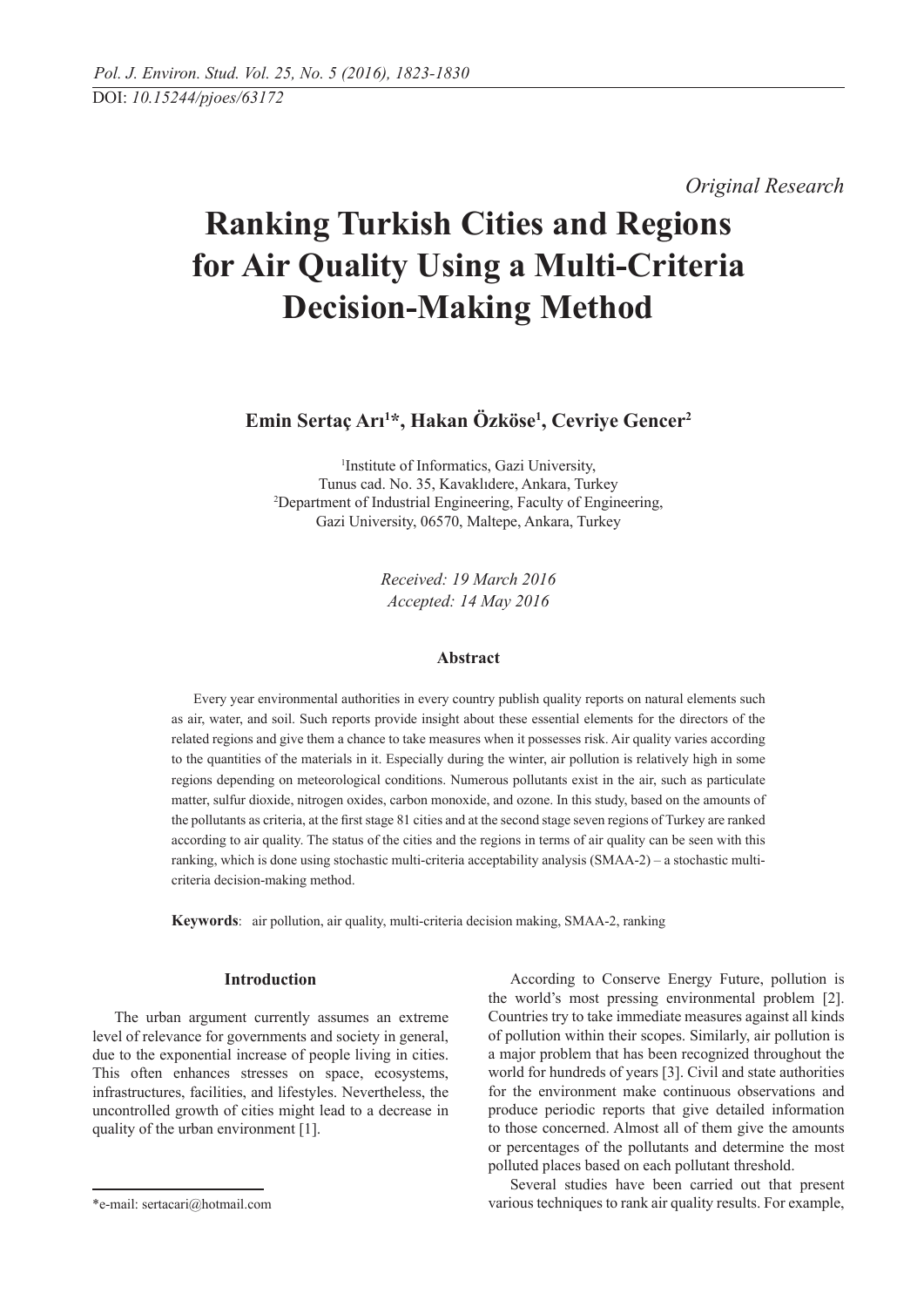Silva performed a study in Portugal that presents an urban environmental quality health index based on noise levels and air pollutant concentrations [1]. Dobrot et al. used a novel statistical approach, the I-distance method, to examine air pollution in European Union member countries [4]. The issue was measuring the air pollution of each country in terms of six criteria and ranking them. A study by Sheng and Tang provided a review and analysis of air pollution in China from city to regional scales based on monthly reports. The official air quality rankings of the 74 cities were discussed from the aspects of geographical location, economic development mode, and regional air quality management [5].

This study develops an integrated point of view of the ranking process by taking all of the pollutants into consideration and combining them in one analysis. It is a novel study when considered from this point of view.

# Air Pollutants

Air pollution is one of those kinds of pollution and authorities claim that it causes several health problems – from respiratory and heart problems to cancer. Other effects of air pollution can be counted as global warming, acid rain, depletion of the ozone layer, extinction of wildlife, etc. [2]. The most important causes of air pollution are reported to be fossil fuels, exhaust from factories and industries, mining operations, and some agricultural activities [2].

Seven main air pollutants have been accepted by all environmental authorities in the world: particulate matter (PM), sulfur dioxide  $(SO_2)$ , nitrogen oxides  $(NO_x,$ including nitrogen monoxide (NO) and nitrogen dioxide  $(NO<sub>2</sub>)$ ), carbon monoxide  $(CO)$  and ozone  $(O<sub>3</sub>)$ . The European Environment Agency explains those pollutants, their causes, and effects as follows [6]:

- PM is a mixture of aerosol particles (solid and liquid) covering a wide range of sizes and chemical compositions.  $PM_{10}$  (PM<sub>25</sub>) refers to particles with a diameter of 10  $(2.5)$  micrometers or less. PM is either directly emitted as primary particles or it forms in the atmosphere from emissions of  $SO_2$ ,  $NO_x$ , NH<sub>3</sub>, and Non-methane volatile organic compounds (NMVOC). Important natural sources of PM are sea salt and natural re-suspended dust. PM can cause or aggravate cardiovascular and lung diseases, heart attacks, and arrhythmias. It can also affect the central nervous system and the reproductive system, and can cause cancer. One outcome of exposure to PM can be premature death. PM also acts as a greenhouse gas, mainly cooling the earth's climate, although in some cases it can lead to warming. PM in the atmosphere can also alter rainfall patterns, and affect the surface albedo properties of snow (the extent to which the snow reflects light).
- $-$  SO<sub>2</sub> is formed by oxidation of Sulphur (S), mainly through combustion of fuels containing S. The electricity generation sector is the most important source of  $\text{SO}_2$ .  $\text{SO}_2$  also can contribute to the formation

of secondary sulphate particles in the atmosphere. SO<sub>2</sub> aggravates asthma and can reduce lung function and inflame the respiratory tract. It can cause headache, general discomfort, and anxiety.  $SO_2$  contributes to acid deposition, the impacts of which can be significant, causing damage to forests and ecosystems in rivers and lakes.

- $-$  NO<sub>y</sub> is emitted during fuel combustion, e.g., from industrial facilities and the road transport sector.  $NO<sub>x</sub>$ is a group of gases comprising nitrogen monoxide (NO) and nitrogen dioxide  $(NO<sub>2</sub>)$ . NO makes up the majority of  $NO_x$  emissions.  $NO_x$  contributes to the formation of ozone and particulate matter.  $NO<sub>2</sub>$  is associated with adverse effects on health: it can affect the liver, lung, spleen, and blood. It can also aggravate lung diseases leading to respiratory symptoms and increased susceptibility to respiratory infection. As with  $SO_2$ ,  $NO_X$  contributes to acid deposition but also to eutrophication of soil and water.
- CO is emitted due to incomplete combustion. Important sources of CO include road transport, businesses, households, and industry. CO reacts with other pollutants producing ground-level ozone. CO can lead to heart disease and damage to the nervous system. It can also cause headache, dizziness, and fatigue.
- Ground-level (tropospheric) ozone is not directly emitted into the atmosphere. Instead, it forms in the atmosphere from a chain of chemical reactions following emissions of certain precursor gases:  $NO<sub>v</sub>$ , carbon monoxide (CO), NMVOCs, and methane  $(CH<sub>4</sub>)$ . Elevated levels of ozone can cause respiratory health problems, including decreased lung function, aggravation of asthma, and other lung diseases. It can also lead to premature mortality. Ozone is also a greenhouse gas contributing to warming of the atmosphere."

The U.S. Environmental Protection Agency (which is a global environmental authority) has accepted these materials as the main air pollutants internationally [7, 8, 9, 10]. Similarly, they can be seen as the main air pollutants within academic studies on air pollution [11-18].

Such pollutants are also called "criteria pollutants," which is used internationally to describe air pollutants that have been regulated and are used as indicators of air quality [8]. Just as all over the world, these pollutants are taken into consideration as the major air pollutants by public authorities and the academicians in Turkey in order to prepare environmental reports and take measures against pollution [19].

## Stochastic Multi-Objective Acceptability Analysis 2

Real life multi-criteria decision-making problems are usually based on decision makers' preferences. However, gathering such feedback might be very difficult or impossible in some cases because the decision makers might not be eager to reveal their preferences or the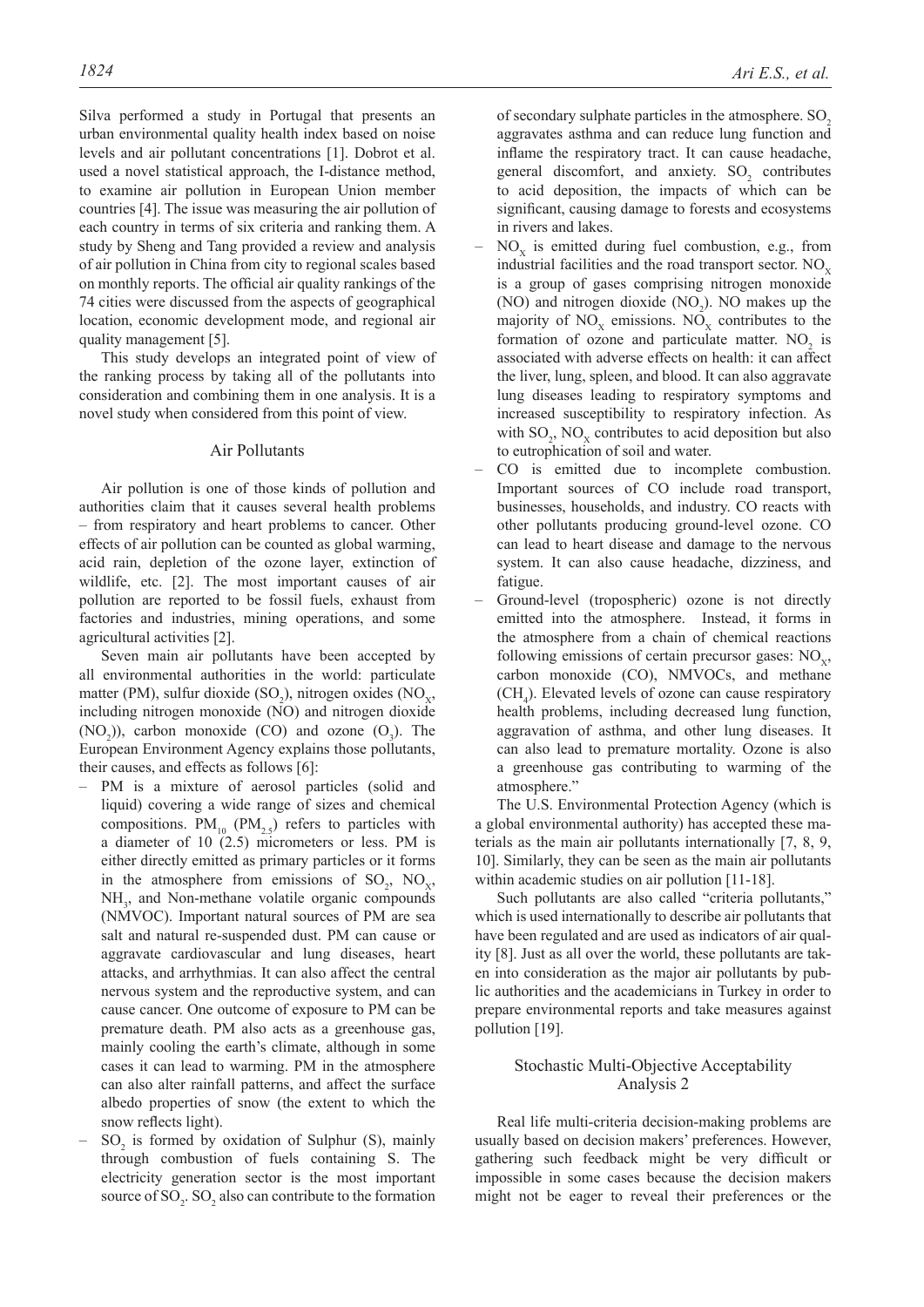alternatives might have imprecise or uncertain data.

The original stochastic multi-objective acceptability analysis (SMAA) was developed in 1998 [20]. Stochastic multi-objective acceptability analysis is a multiplecriteria decision support technique for multiple decision makers based on exploring the weight space. Imprecise or uncertain input data can be represented as probability distributions. In SMAA, decision makers don't need to express their preferences explicitly or implicitly; instead, the technique analyzes what kind of valuations would make each alternative the preferred one. Imprecise or uncertain criteria values are represented by probability distributions from which the method computes confidence factors describing the reliability of the analysis.

As mentioned before, SMAA is developed for the conditions when the criteria values and/or weights and other parameters are imprecise or uncertain. Such imprecise or uncertain values are represented by stochastic variables, *ξij*, with joint probability distribution and density function,  $f(\xi)$ , in space X [21, 22]. The lack of knowledge about weights is represented by uniform weight distribution in weight set W [23].

The main purpose of SMAA is to provide decision support by means of descriptive measurements like multiple integrals. The original SMAA defines three main measurements: rank acceptability index, central weight vector, and confidence factor. The descriptive measurements are calculated using Monte Carlo simulation.

Rank acceptability index  $(a_i)$  of an alternative defines the values that make it the most preferred one. Central weight vector  $(w_i^c)$  for alternative *i* is defined as the center of gravity of the polytope. Confidence factor  $(p<sub>i</sub><sup>c</sup>)$ measures whether the criteria evaluations are efficient in discriminating the effective alternatives.

Several SMAA variations are used to solve multicriteria decision-making problems of choosing, ranking, and classifying. SMAA-2, SMAA-3, SMAA-TRI, Ref-SMAA, SMAA-O, and SMAA-D can be given as examples.

SMAA-2 is an extended version of the original SMAA method. The original SMAA needs to be extended because the rank acceptability index does not rank the alternatives and instead classifies [23].

Several studies carried out by SMAA-2 can be seen in the MCDA literature. For example, Hokkanen performed a multi-criteria decision analysis application to be used in a competition to clean polluted soil in Helsinki. Nine firms competed across five criteria. The finalists were chosen by the help of SMAA-2 [24]. Lahdelma and Salminen used the method with the data of a former decision problem of constructing a new cargo harbor in Helsinki, which was solved by utilizing another decision-making method [23], and Kangas et al. have shown how SMAA-2 works on strategic forest planning [25].

The method was also employed within a phase of the study of Lahdelma et al. that seeks to develop a new method for handling dependent uncertainties in stochastic multi-criteria group decision-making problems.

The use of the method was demonstrated in the context of a strategic decision support model for an electricity retailer [26]. In a study performed in Morocco, different alternatives were evaluated using SMAA-2 to centralize multimodal cargo at a Moroccan airport hub in which significant uncertainty was present in both the criteria measurements and the preferences [27]. Aertsen et al. compared the performances of five modelling techniques for the prediction of a forest site index in two contrasting ecoregions in Belgium and Turkey [28]. SMAA-2 was found to be a suitable multi-criteria evaluation method to evaluate the performance of the modelling techniques. Tervonen et al. used SMAA-2 in their study for decision making in drug benefit-risk analysis [29]. The data of a former study were used to execute the results with the new method. Two antidepressant drugs and a placebo were used as alternatives in the analysis where efficacy, nausea, insomnia, and anxiety were used as criteria.

Another study was performed by Yang et al. in order to rank the performances of several decision-making units [30]. In the combinatorial study, SMAA-2 was used to rank the performances, which were measured using data envelopment analysis. Rahman et al. evaluated the off-grid technologies for a rural electrification problem by SMAA-2 by aggregating 24 criteria values [31]. Pesola et al. used SMAA-2 to evaluate different implementation possibilities for remote monitoring systems for the municipal buildings of two medium-sized municipalities, Hollola and Nastola in southern Finland [32], and a solution was suggested after using SMAA-2 to resolve an important congestion and management problem in a government-owned port in Spain [33].

#### **Material and Methodology**

The implementation process consists of two stages. Within the first stage of the study the  $81$  cities<sup>1</sup> of Turkey are considered as the alternatives to be analyzed according to the aforementioned seven pollutant materials (criteria) for four seasons separately. The pollutant materials are considered the criteria of the study because those materials are widely accepted as the main air pollutants by both the public authorities and academic studies all over the world as mentioned in the second part of this study.

At the second stage, the same data are used with the same process to rank the  $7$  geographical regions<sup>2</sup> in Turkey in terms of air pollution. We utilized JSMAA 1.03 software developed by Tervonen [34] for the analysis.

All cities are ranked according to air quality, but only the five most- and least-polluted are presented for the first stage in order to prevent information overload. The second stage presents all seven regions within the results.

The data are gathered from the monthly station reports on the Air Quality Monitoring Station website of the Ministry of Environment and Urbanization (113 separate stations for 81 cities) between 1/1/2014-31/12/2014.

<sup>&</sup>lt;sup>1</sup> The list of the 81 cities is in Appendices.

<sup>&</sup>lt;sup>2</sup> The regions are shown on a map in Appendices.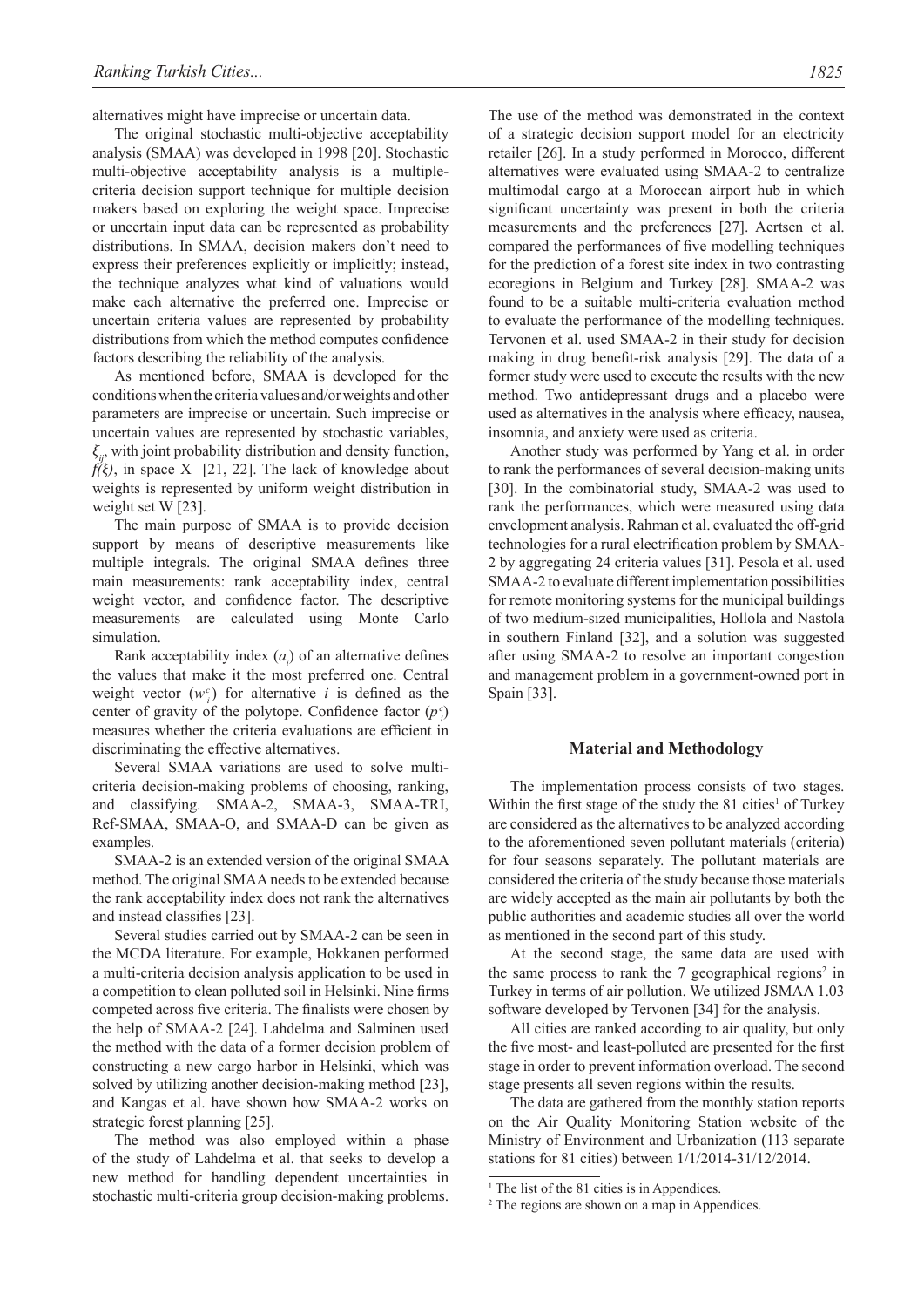|                             | Winter             |                     | Spring                        | Summer             |                           | Autumn              |                           |  |
|-----------------------------|--------------------|---------------------|-------------------------------|--------------------|---------------------------|---------------------|---------------------------|--|
| M.P.                        | L.P.               | L.P.<br>M.P.        |                               | M.P.               | L.P.                      |                     | L.P.                      |  |
| Bursa <sup>x</sup>          | Adana <sup>a</sup> | Diizce <sup>z</sup> | Adana <sup>a</sup>            | Siirt              | <i>Izmir</i> <sup>c</sup> | Sırnak <sup>y</sup> | Adana <sup>a</sup>        |  |
| <b>S</b> irnak <sup>y</sup> | Istanbul           | Sakarya             | Rize <sup>b</sup>             | Istanbul           | Zonguldak                 | Kayseri             | <i>Izmir</i> <sup>c</sup> |  |
| Iğdır                       | Rize <sup>b</sup>  | Hakkari             | Izmir <sup>c</sup><br>Karaman |                    | Yozgat                    | K.Maras             | Van                       |  |
| Düzce <sup>z</sup>          | Eskisehir          | Bursa <sup>x</sup>  | <b>Sivas</b>                  | Kayseri            | Van                       | Tekirdağ            | Kocaeli                   |  |
| $A$ fyon <sup>t</sup>       | İzmir              | Istanbul            | Ankara                        | Bursa <sup>x</sup> | Kırıkkale                 | Afyon <sup>t</sup>  | Kırşehir                  |  |

Table 1. Ranking of the most- and least-polluted five provinces.

M.P.: most polluted, L.P.: least polluted

# **Results and Discussion**

After the analyses were done for both stages, the rankings of the cities and the regions were compiled into tables. Only the most polluted and the least polluted cities are tabulated along with the three main SMAA-2 measurements of rank acceptability index, central weight vector, and confidence factor (plus related graphical presentations that are shown just for the second stage due to the first stage having too many alternatives to be shown as graphics). Table 1 presents the ranking results of the first stage of the study.

According to Table 1, some remarkable points can be seen. First of all, several cities are seen on the lists consistently in most seasons. For example, regarding the "Most Polluted" cities list, Bursa appears in three of all four seasons. Similarly, on the "Least Polluted" cities list Adana appears at the top of the three seasons and İzmir can be seen on the same list for all seasons (even though it is not shown, Adana is in sixth place of the "Least Polluted" cities list for summer). All of the consistent cities are shown with superscripts on the table (Bursa: x, Şırnak: y, Düzce: z, Afyon: t; Adana: a, Rize: b, and İzmir: c).

A similar condition to the first stage of the study can be seen for the second stage on Table 2. The southeastern Anatolia region appears in first place in winter and autumn and in second place in spring and summer, whereas the Mediterranean region is found toward the end of the ranking for all seasons. The rank acceptability indexes, central weight vectors, and confidence factors of the

regions for each season are shown in the matrix below.

Table 3 gives the rank acceptability indexes, central weight vectors, and confidence factors for each region. The results are presented graphically in Figs 1-4.

The results of the first stage indicate that some cities can be seen on the lists (both most and least polluted cities consistently as mentioned before). This shows the accuracy of the method and the analysis.

For the second stage, the results are again stable. The southeastern Anatolia and Marmara regions seem to be the most polluted two regions, while the Mediterranean is the least. Another confirmative point of the results is that Adana – the biggest city of the Mediterranean region – is the least-polluted city in the least-polluted region. In a similar manner, Bursa, Sakarya, Şırnak, and Hakkari – which are the most-polluted cities – belong to the most-polluted regions of Marmara and southeastern Anatolia.

A probable reason for the southeastern Anatolia region being the most polluted is the heavy usage of coal due to the lack of a natural gas infrastructure. Likewise, a reason for Marmara being one of the most-polluted regions might be the fact that it includes the largest industrial zones of the country. Being the most-populated region and having the most intense traffic increases the pollution of Marmara [35] (the population density map of Turkey is also presented in Appendices).

The results are highly compatible with the annual reports of the Ministry of Environment and Urbanization [36, 19]. This also shows the accuracy of the analysis.

Table 2. Ranking of the regions in terms of air pollution.

| Table 2. Railwing of the regions in terms of an pontition. |                       |                       |                       |  |  |  |  |  |  |
|------------------------------------------------------------|-----------------------|-----------------------|-----------------------|--|--|--|--|--|--|
| Winter                                                     | Spring                | Summer                | Autumn                |  |  |  |  |  |  |
| Southeastern Anatolia                                      | Marmara               | Marmara               | Southeastern Anatolia |  |  |  |  |  |  |
| Eastern Anatolia                                           | Southeastern Anatolia | Southeastern Anatolia | Marmara               |  |  |  |  |  |  |
| <b>Black Sea</b>                                           | Eastern Anatolia      | Central Anatolia      | <b>Black Sea</b>      |  |  |  |  |  |  |
| Aegean                                                     | Central Anatolia      | Eastern Anatolia      | Eastern Anatolia      |  |  |  |  |  |  |
| Marmara                                                    | <b>Black Sea</b>      | <b>Black Sea</b>      | Aegean                |  |  |  |  |  |  |
| Central Anatolia                                           | Mediterranean         | Aegean                | Mediterranean         |  |  |  |  |  |  |
| Mediterranean                                              | Aegean                | Mediterranean         | Central Anatolia      |  |  |  |  |  |  |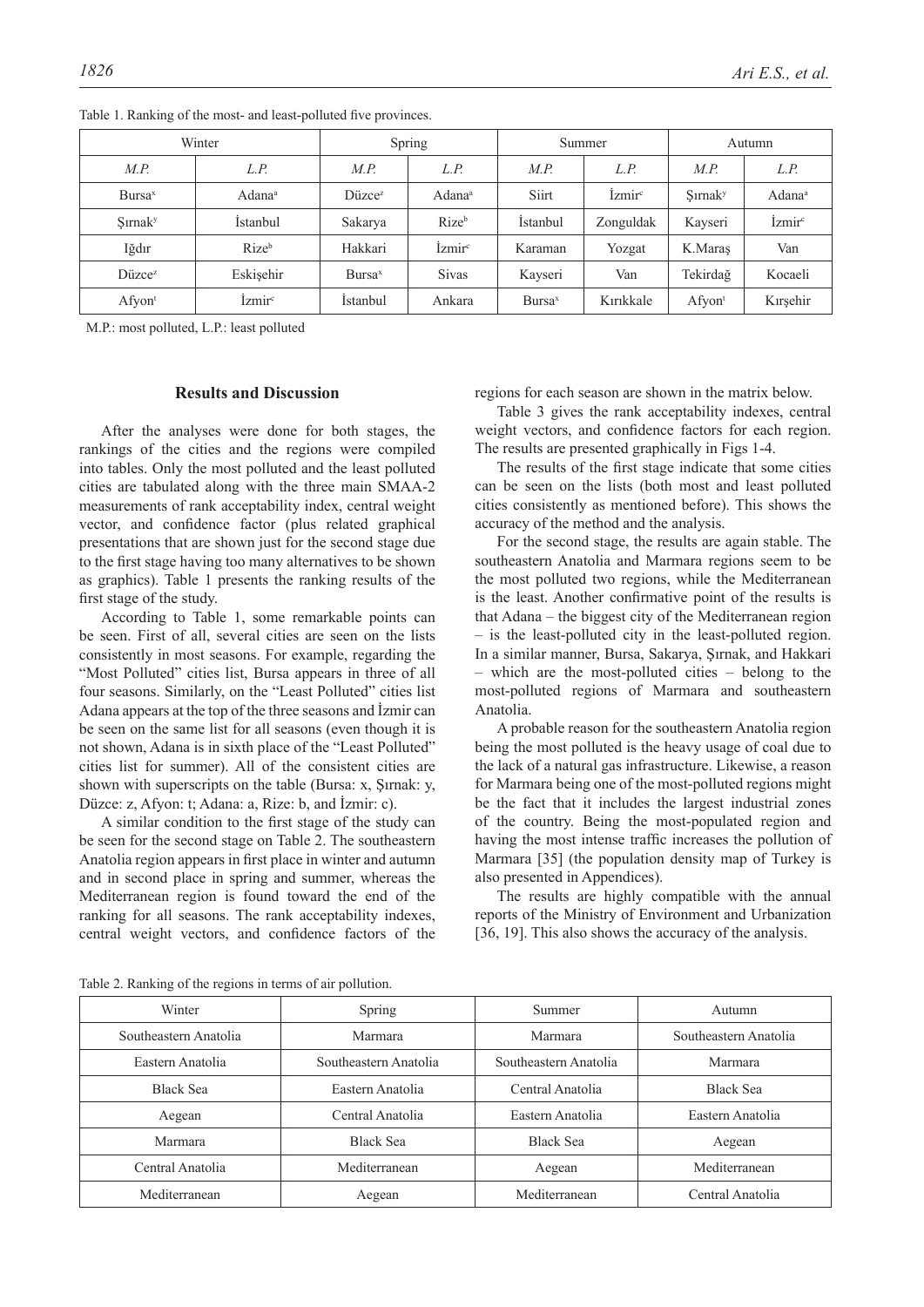## Table 3. SMAA-2 measurements of regions for four seasons.

|                  | <b>Rank Acceptability Index</b> |    |                |                                                                                                                                                                                  |                | CF             | <b>Central Weight Vector</b> |               |                               |                 |    |    |                 |          |                                                                                                                                        |
|------------------|---------------------------------|----|----------------|----------------------------------------------------------------------------------------------------------------------------------------------------------------------------------|----------------|----------------|------------------------------|---------------|-------------------------------|-----------------|----|----|-----------------|----------|----------------------------------------------------------------------------------------------------------------------------------------|
|                  | R1                              | R2 | R <sub>3</sub> | R4                                                                                                                                                                               | R <sub>5</sub> | R <sub>6</sub> | R7                           |               | $\overline{\mathrm{PM}}_{10}$ | SO <sub>2</sub> | CO | NO | NO <sub>2</sub> | $NO_{X}$ | O <sub>3</sub>                                                                                                                         |
| Regions          | <b>WINTER</b>                   |    |                |                                                                                                                                                                                  |                |                |                              |               |                               |                 |    |    |                 |          |                                                                                                                                        |
| S.E. Anatolia    |                                 |    |                | <b>0.2543</b> 0.1843 0.1538 0.1374 0.1115 0.0894 0.0693 <b>0.3142</b> 0.1340 0.1728 0.1274 0.1419 0.1295 0.1475 0.1468                                                           |                |                |                              |               |                               |                 |    |    |                 |          |                                                                                                                                        |
| E. Anatolia      |                                 |    |                | $0.1840 0.1790 0.1594 0.1397 0.1285 0.1147 0.0947 0.2091 0.1548 0.1405 0.1463 0.1490 0.1259 0.1449 0.1385$                                                                       |                |                |                              |               |                               |                 |    |    |                 |          |                                                                                                                                        |
| <b>Black Sea</b> |                                 |    |                | $0.1509 0.1518 0.1494 0.1379 0.1407 0.1452 0.1241 0.1638 0.1422 0.1209 0.1637 0.1401 0.1595 0.1376 0.1361$                                                                       |                |                |                              |               |                               |                 |    |    |                 |          |                                                                                                                                        |
| Aegean           |                                 |    |                | $0.1177 \mid 0.1392 \mid 0.1485 \mid 0.1641 \mid 0.1574 \mid 0.1511 \mid 0.1220 \mid 0.1269 \mid 0.1732 \mid 0.1505 \mid 0.1213 \mid 0.1151 \mid 0.1705 \mid 0.1270 \mid 0.1423$ |                |                |                              |               |                               |                 |    |    |                 |          |                                                                                                                                        |
| Marmara          |                                 |    |                | $0.0716 0.0895 0.1158 0.1350 0.1673 0.1821 0.2387 0.0713 0.1221 0.1267 0.1658 0.1469 0.1437 0.1863 0.1086$                                                                       |                |                |                              |               |                               |                 |    |    |                 |          |                                                                                                                                        |
| C. Anatolia      |                                 |    |                | $0.0981 0.1089 0.1257 0.1344 0.1502 0.1713 0.2114 0.1033 0.1084 0.1242 0.1652 0.1686 0.1623 0.1474 0.1238$                                                                       |                |                |                              |               |                               |                 |    |    |                 |          |                                                                                                                                        |
| Mediterranean    |                                 |    |                | $0.1234 \mid 0.1473 \mid 0.1474 \mid 0.1515 \mid 0.1444 \mid 0.1462 \mid 0.1398 \mid 0.1403 \mid 0.1608 \mid 0.1234 \mid 0.1203 \mid 0.1371 \mid 0.1392 \mid 0.1374 \mid 0.1818$ |                |                |                              |               |                               |                 |    |    |                 |          |                                                                                                                                        |
| Regions          |                                 |    |                |                                                                                                                                                                                  |                |                |                              | <b>SPRING</b> |                               |                 |    |    |                 |          |                                                                                                                                        |
| S.E. Anatolia    |                                 |    |                | $0.2263 0.1967 0.1666 0.1387 0.1182 0.0922 0.0613 0.2587 0.1453 0.1449 0.1272 0.1448 0.1449 0.1385 0.1544$                                                                       |                |                |                              |               |                               |                 |    |    |                 |          |                                                                                                                                        |
| E. Anatolia      |                                 |    |                | $0.1534 \mid 0.1733 \mid 0.1712 \mid 0.1596 \mid 0.1385 \mid 0.1199 \mid 0.0841 \mid 0.1748 \mid 0.1316 \mid 0.1584 \mid 0.1548 \mid 0.1479 \mid 0.1438 \mid 0.1236 \mid 0.1399$ |                |                |                              |               |                               |                 |    |    |                 |          |                                                                                                                                        |
| <b>Black Sea</b> |                                 |    |                | $0.0789 \mid 0.1035 \mid 0.1274 \mid 0.1465 \mid 0.1664 \mid 0.1861 \mid 0.1912 \mid 0.0756 \mid 0.1552 \mid 0.1108 \mid 0.1319 \mid 0.1755 \mid 0.1464 \mid 0.1434 \mid 0.1368$ |                |                |                              |               |                               |                 |    |    |                 |          |                                                                                                                                        |
| Aegean           |                                 |    |                | $0.1348 \mid 0.1270 \mid 0.1219 \mid 0.1359 \mid 0.1473 \mid 0.1777 \mid 0.1554 \mid 0.1431 \mid 0.1674 \mid 0.1897 \mid 0.1255 \mid 0.1255 \mid 0.1301 \mid 0.1437 \mid 0.1151$ |                |                |                              |               |                               |                 |    |    |                 |          |                                                                                                                                        |
| Marmara          |                                 |    |                | $0.02647$ $0.2069$ $0.1667$ $0.1289$ $0.1083$ $0.0771$ $0.0474$ $0.3243$ $0.1420$ $0.1316$ $0.1384$ $0.1384$ $0.1477$ $0.1682$ $0.1336$                                          |                |                |                              |               |                               |                 |    |    |                 |          |                                                                                                                                        |
| C. Anatolia      |                                 |    |                | $0.0816 \mid 0.1260 \mid 0.1638 \mid 0.1889 \mid 0.1846 \mid 0.1567 \mid 0.0984 \mid 0.0803 \mid 0.1237 \mid 0.1166 \mid 0.1703 \mid 0.1459 \mid 0.1525 \mid 0.1507 \mid 0.1402$ |                |                |                              |               |                               |                 |    |    |                 |          |                                                                                                                                        |
| Mediterranean    |                                 |    |                | $0.0603 \mid 0.0666 \mid 0.0824 \mid 0.1015 \mid 0.1367 \mid 0.1903 \mid 0.3622 \mid 0.0759 \mid 0.1336 \mid 0.1076 \mid 0.1796 \mid 0.1161 \mid 0.1350 \mid 0.1133 \mid 0.2147$ |                |                |                              |               |                               |                 |    |    |                 |          |                                                                                                                                        |
| Regions          |                                 |    |                |                                                                                                                                                                                  |                |                |                              | <b>SUMMER</b> |                               |                 |    |    |                 |          |                                                                                                                                        |
| S.E. Anatolia    |                                 |    |                | $0.1888 \mid 0.1898 \mid 0.1844 \mid 0.1593 \mid 0.1328 \mid 0.0938 \mid 0.0511 \mid 0.2676 \mid 0.1989 \mid 0.1380 \mid 0.1281 \mid 0.1243 \mid 0.1355 \mid 0.1466 \mid 0.1286$ |                |                |                              |               |                               |                 |    |    |                 |          |                                                                                                                                        |
| E. Anatolia      |                                 |    |                | $0.1266$ $0.1433$ $0.1578$ $0.1508$ $0.1511$ $0.1528$ $0.1176$ $0.1239$ $0.1446$ $0.1472$ $0.1402$ $0.1402$ $0.1432$ $0.1432$ $0.1473$ $0.1294$                                  |                |                |                              |               |                               |                 |    |    |                 |          |                                                                                                                                        |
| <b>Black Sea</b> |                                 |    |                | $0.0616$ $0.0849$ $0.1078$ $0.1353$ $0.1679$ $0.2082$ $0.2343$ $0.0650$ $0.1120$ $0.1751$ $0.1759$ $0.1283$ $0.1425$ $0.1273$ $0.1389$                                           |                |                |                              |               |                               |                 |    |    |                 |          |                                                                                                                                        |
| Aegean           |                                 |    |                | $0.1183 \mid 0.1219 \mid 0.1149 \mid 0.1324 \mid 0.1502 \mid 0.1629 \mid 0.1994 \mid 0.1142 \mid 0.1507 \mid 0.1516 \mid 0.1383 \mid 0.1252 \mid 0.1329 \mid 0.1355 \mid 0.1659$ |                |                |                              |               |                               |                 |    |    |                 |          |                                                                                                                                        |
| Marmara          |                                 |    |                | <b>0.2125</b> 0.1690 0.1534 0.1373 0.1229 0.1158 0.0891 <b>0.2779</b> 0.1220 0.1146 0.1593 0.1736 0.1426 0.1585 0.1294                                                           |                |                |                              |               |                               |                 |    |    |                 |          |                                                                                                                                        |
| C. Anatolia      |                                 |    |                | $0.1321 \mid 0.1745 \mid 0.1770 \mid 0.1734 \mid 0.1536 \mid 0.1169 \mid 0.0725 \mid 0.1537 \mid 0.1338 \mid 0.1101 \mid 0.1386 \mid 0.1494 \mid 0.1733 \mid 0.1579 \mid 0.1569$ |                |                |                              |               |                               |                 |    |    |                 |          |                                                                                                                                        |
| Mediterranean    |                                 |    |                | $0.1601$ $0.1166$ $0.1047$ $0.1115$ $0.1215$ $0.1496$ $0.2360$ $0.1820$ $0.1216$ $0.1869$ $0.1246$ $0.1286$ $0.1389$ $0.1408$ $0.1587$                                           |                |                |                              |               |                               |                 |    |    |                 |          |                                                                                                                                        |
| Regions          | <b>AUTUMN</b>                   |    |                |                                                                                                                                                                                  |                |                |                              |               |                               |                 |    |    |                 |          |                                                                                                                                        |
| S.E. Anatolia    |                                 |    |                |                                                                                                                                                                                  |                |                |                              |               |                               |                 |    |    |                 |          | <b>0.2166</b> 0.1487 0.1398 0.1318 0.1219 0.1211 0.1201 <b>0.2639</b> 0.1627 0.1688 0.1328 0.1133 0.1520 0.1329 0.1375                 |
| E. Anatolia      |                                 |    |                |                                                                                                                                                                                  |                |                |                              |               |                               |                 |    |    |                 |          | $0.0945$ $0.1247$ $0.1540$ $0.1553$ $0.1639$ $0.1672$ $0.1404$ $0.1026$ $0.1522$ $0.1359$ $0.1419$ $0.1269$ $0.1396$ $0.1858$ $0.1177$ |
| <b>Black Sea</b> |                                 |    |                |                                                                                                                                                                                  |                |                |                              |               |                               |                 |    |    |                 |          | $0.1335 0.1615 0.1606 0.1587 0.1556 0.1270 0.1031 0.1520 0.1416 0.1209 0.1653 0.1556 0.1479 0.1359 0.1328$                             |
| Aegean           |                                 |    |                |                                                                                                                                                                                  |                |                |                              |               |                               |                 |    |    |                 |          | $0.1012 0.1136 0.1118 0.1349 0.1461 0.1737 0.2187 0.0936 0.1596 0.1694 0.1316 0.1435 0.1540 0.1085 0.1334$                             |
| Marmara          |                                 |    |                | $0.1608 0.1668 0.1593 0.1506 0.1391 0.1258 0.0976 0.1865 0.1391 0.1260 0.1440 0.1384 0.1314 0.1576 0.1635$                                                                       |                |                |                              |               |                               |                 |    |    |                 |          |                                                                                                                                        |
| C. Anatolia      |                                 |    |                | $0.1737 \mid 0.1461 \mid 0.1363 \mid 0.1291 \mid 0.1307 \mid 0.1306 \mid 0.1535 \mid 0.1997 \mid 0.1247 \mid 0.1302 \mid 0.1445 \mid 0.1788 \mid 0.1373 \mid 0.1476 \mid 0.1369$ |                |                |                              |               |                               |                 |    |    |                 |          |                                                                                                                                        |
| Mediterranean    |                                 |    |                |                                                                                                                                                                                  |                |                |                              |               |                               |                 |    |    |                 |          | $0.1197 0.1386 0.1382 0.1396 0.1427 0.1546 0.1666 0.1289 0.1247 0.1393 0.1288 0.1421 0.1439 0.1521 0.1691$                             |

R: rank, CF: confidence factor

# **Conclusion**

The work presented here is a ranking study of places – including cities in the first stage and regions in the second stage – in terms of the air quality that materialized with the quantities of the subject air pollutants in it. Evaluating the subject with an integrative approach makes this study unique despite the fact that the method used has already been utilized in several studies.

The main objective of this study is to show that such a ranking process done continuously by public authorities can be performed using the SMAA-2 method, and the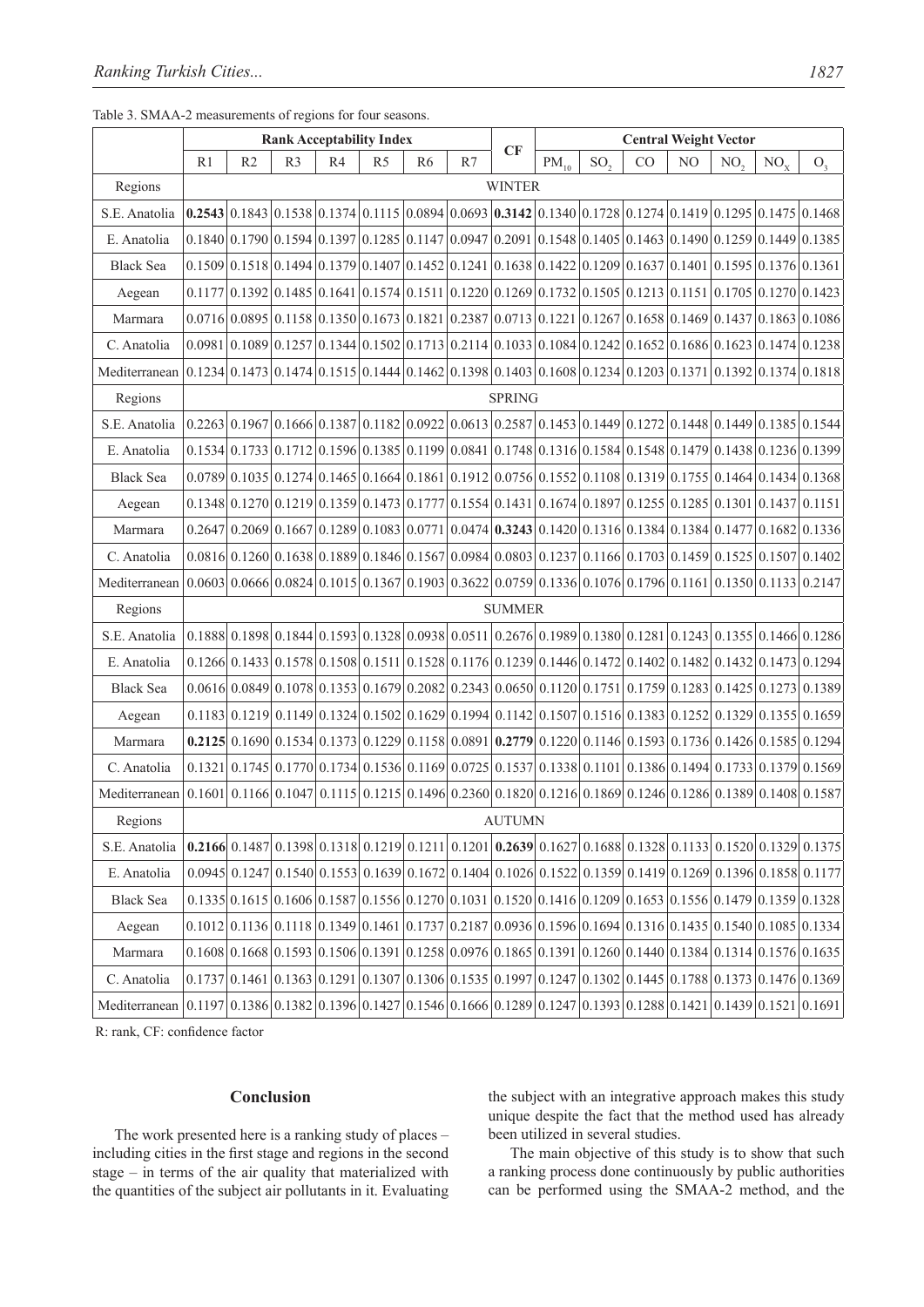

**ⅢRank1 ⅢRank2 ⅢRank3 ⅢRank4 ⅢRank5 ⅢRank6 ⅢRank7** 

Fig. 1. Joint Rank Acceptabilities.

| Adana    | Balıkesir      | Corum      | Giresun         | Kastamonu  | Maras    | Samsun       | Usak      | Sırnak   |
|----------|----------------|------------|-----------------|------------|----------|--------------|-----------|----------|
| Adıyaman | <b>Bilecik</b> | Denizli    | Gümüshane       | Kayseri    | Mardin   | Siirt        | Van       | Bartin   |
| Afyon    | Bingöl         | Divarbakır | Hakkari         | Kırklareli | Muğla    | Sinop        | Yozgat    | Ardahan  |
| Ağrı     | <b>Bitlis</b>  | Edirne     | Hatay           | Kırsehir   | Mus      | <b>Sivas</b> | Zonguldak | Iğdır    |
| Amasya   | Bolu           | Elaziğ     | Isparta         | Kocaeli    | Nevsehir | Tekirdağ     | Aksaray   | Yalova   |
| Ankara   | Burdur         | Erzincan   | <i>i</i> cel    | Konya      | Niğde    | Tokat        | Bayburt   | Karabük  |
| Antalya  | <b>Bursa</b>   | Erzurum    | <b>Istanbul</b> | Kütahya    | Ordu     | Trabzon      | Karaman   | Kilis    |
| Artvin   | Canakkale      | Eskisehir  | İzmir           | Malatya    | Rize     | Tunceli      | Batman    | Osmaniye |
| Aydın    | Cankırı        | Gaziantep  | Kars            | Manisa     | Sakarya  | Urfa         | Kırıkkale | Düzce    |

Appendix A. List of Turkish cities.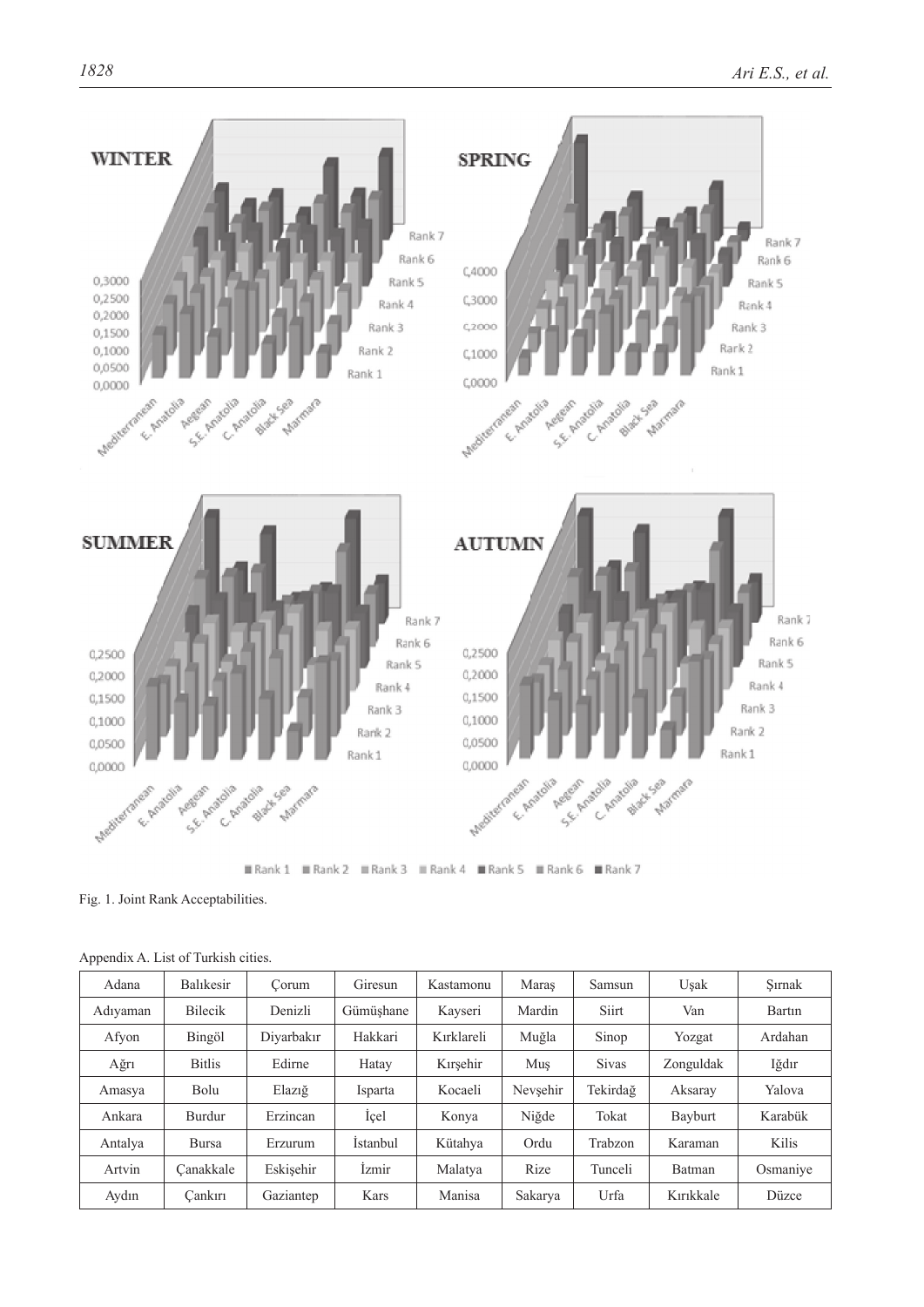Appendix B. Cites, regions, population density.

![](_page_6_Figure_2.jpeg)

results can be seen in one vector using multiple criteria (instead of one) and needs no decision makers.

Further research could be done by conducting different ranking methods on the air-pollution issue. Similarly, other variations of SMAA-2 could be used for ranking, classifying, or choosing problems. Furthermore, hybrid models that are combined with SMAA-2 could attempt to analyze such data. The authors plan to carry out a combined data-mining study.

## **References**

- 1. SILVA L. Environmental quality health index for cities. Habitat International. **45** (1), 29, **2015**.
- 2. KUKREJA R. Conserve Energy Future. http://www. conserve-energy-future.com/15-current-environmentalproblems.php. **2015**.
- 3. ENVIROPEDIA. Introduction to Air Quality. http://www. enviropedia.org.uk/Air\_Quality/Air\_Quality\_Introduction. php. **2010**.
- 4. DOBROT M., PETROVIC N., CIROVIC M., JEREMIC V. Measuring and Evaluating Air Pollution Per Inhabitant: A Statistical Approach. APCBEE Procedia. **5**, 33, **2013**.
- 5. SHENG N., TANG W. The first official city ranking by air quality in China – A review and analysis. Cities, **2015** - [In Press].
- 6. EUROPEAN ENVIRONMENT AGENCY. Air pollution fact sheet 2013. European Environment Agency, Copenhagen, **2014**.
- 7. U.S. ENVIRONMENTAL PROTECTION AGENCY. What Are the Six Common Air Pollutants ? http://www3.epa.gov/ airquality/urbanair/, **2010**.
- 8. AUSTRALIAN GOVERNMENT DEPARTMENT OF THE ENVIRONMENT. Air Pollutants. http://www.environment. gov.au/protection/air-quality/air-pollutants#criteria **2015**.
- 9. U.K. DEPARTMENT FOR ENVIRONMENT, FOOD & RURAL AFFAIRS. Guide to UK Air Pollution Information Resources. U.K. Department for Environment, Food & Rural Affairs, London, **2014**.
- 10. U.S. CENTERS FOR DISEASE CONTROL AND PREVENTION. Air Pollutants. http://www.cdc.gov/air/ pollutants.htm. **2014**.
- 11. YOO J. M., LEE Y.R., KIM D, JEONG M.J., STOCKWELL W., KUNDU P., OH S.M., SHIN D.B., LEE S.J. New indices for wet scavenging of air pollutants (O3, CO, NO2, SO2, and PM10) by summertime rain. Atmospheric Environment. **82**, 226, **2014**.
- 12. ITO K, THURSTON G., SILVERMAN R. Characterization of PM2.5, gaseous pollutants, and meteorological interactions in the context of time-series health effects models. Journal of Exposure Science and Environmental Epidemiology, **17** (2), 45, **2007**.
- 13. ELMINIR H. Dependence of urban air pollutants on meteorology. Science of the Total Environment. **350** (1-3), 225, **2005**.
- 14. KALANTZI E., MAKRIS D., DUQUENNE M.N., KAKLAMANI S., STAPOUNTZIS H., GOURGOULIANIS K. Air pollutants and morbidity of cardiopulmonary diseases in a semi-urban Greek peninsula. Atmospheric Environment. **45** (39), 7121, **2011**.
- 15. TAŞDEMİR Y., CİNDORUK S., ESEN F. Monitoring of criteria air pollutants in Bursa, Turkey. Environmental Monitoring and Assessment. **110** (1-3), 227, **2005**.
- 16. LEI Y., ZHANG Q., NIELSEN C., HE K. An inventory of primary air pollutants and CO2 emissions from cement production in China, 1990–2020. Atmospheric Environment. **45** (1), 147, **2011**.
- 17. MERAZ M., RODRIGUEZ E., FEMAT R., ECHEVERRIA J., ALVAREZ-RAMIREZ J. Statistical persistence of air pollutants (O3,SO2,NO2 and PM10) in Mexico City. Physica A: Statistical Mechanics and its Applications. **427**, 202, **2015**.
- 18. ZHENG X.Y., DING H., JIANG L.N., CHEN S.W., ZHENG J.P., QUI M., ZHUO Y.X., CHEN Q., GUAN W.J. Association between air pollutants and asthma emergency room visits and hospital admissions in time series studies: A systematic review and meta-analysis. Plos One. **10** (9), 1, **2015**.
- 19. MINISTRY OF ENVIRONMENT AND URBANIZATION. Air Quality Report of 2014. Ministry of Environment and Urbanization - Directorate General of Environmental Impact, Assessment, Permit and Inspection, Ankara, **2015**.
- 20. LAHDELMA R., HOKKANEN J., SALMINEN P. SMAA-Stochastic multiobjective acceptability analysis. European Journal of Operational Research. **106** (1), 137, **1998**.
- 21. OKUL D. SMAA and TOPSIS integration for stochastic multi-criteria decision making and an application to machine gun selection problem. [Unpublished Doctoral Dissertation] Ankara: Turkish Military Academy Defence Science Institute Department of Operations Research, **2012**.
- 22. OKUL D., GENCER C., AYDOĞAN KIZILKAYA E. A Method Based on SMAA-Topsis for Stochastic Multi-